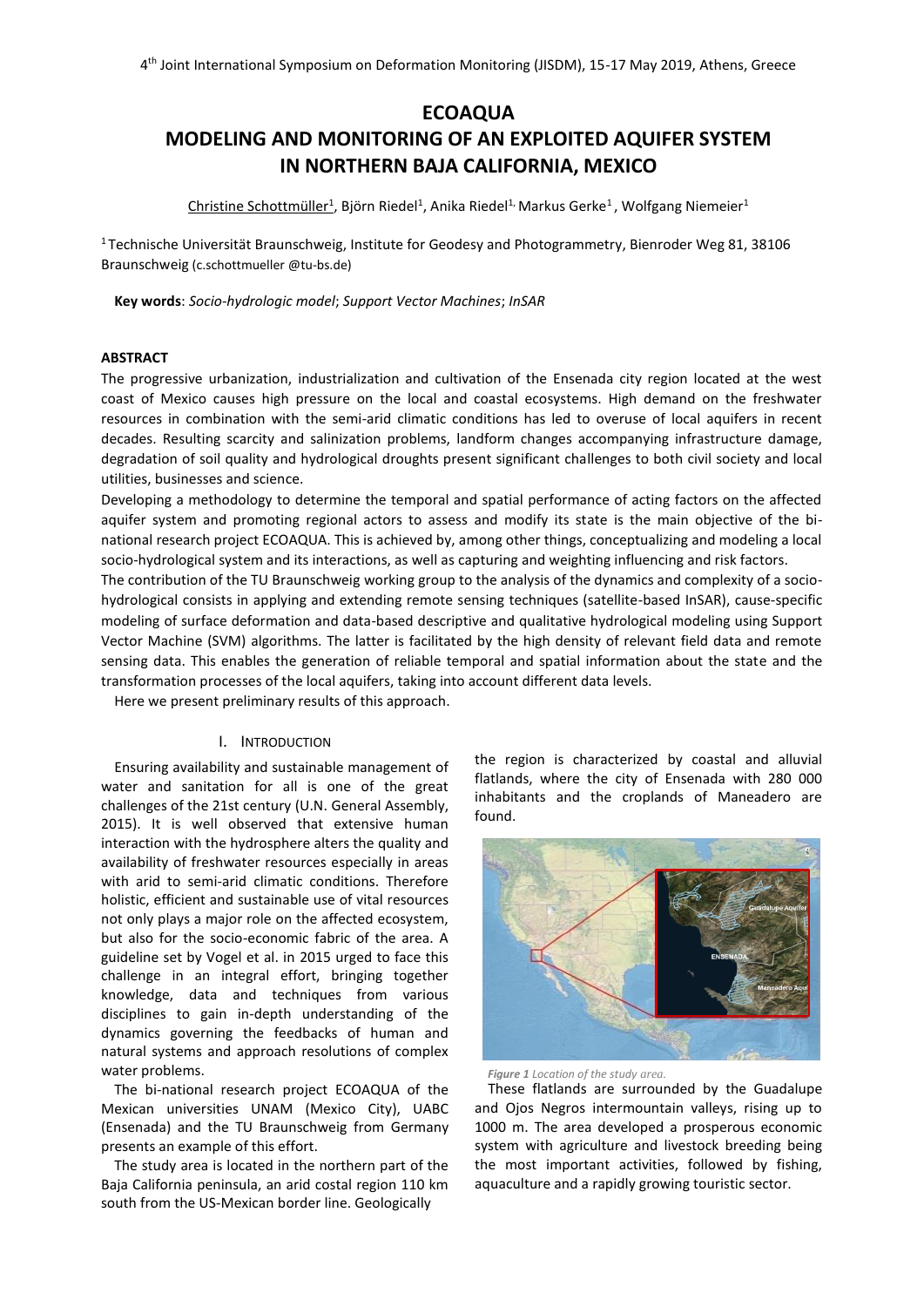The region depends mainly on water supply from the local aquifers, the coastal Maneadero Aquifer south of Ensenada and the mountainous Guadalupe Aquifer northeast of the city. In the last years growing socioeconomic activities, the demand for urban, commercial and tourist infrastructure accompanied by a lack of proper management strategies imposed considerable pressure on the coastal eco- and aquifer system. This has led to considerable shortages in quality and supply of fresh water, saltwater intrusion in the Maneadero Aquifer and prevailing overexploitation of the Guadalupe Aquifer with decreasing water levels and wells running dry, implying adverse effects ranging from soil contamination, crop deterioration and public health indications.

The ECOAQUA interdisciplinary team of researchers from geodesy, geology, mathematics, hydrology, oceanography, sociology, economics, coastal engineering and ecosystem management committed to:

- determine the temporal and spatial performance of acting factors in the area eco- and socioeconomic system to enhance its conservation, integration, function and resilience .
- set special focus on groundwater resources and transformation processes of the aquifer system, considering its interdependencies with freshwater supply and soil productivity as basic but crucial services for bio-economic strategies.
- apply and further enhance radar remote sensing data processing techniques in hydrology to determine and weight influencing and risk factors
- establish of a methodology that enables the evaluation and modification of the previous and future performance of the system.

# II. ECOAQUA MODELING

# A. *From Concept to data-driven Model*

The first but critical step in this research project was conceptualizing a model that would reflect the dynamics of the most crucial components of the coupled natural-human system and help simplify its extreme complexity to a level of understanding its basic functioning. The conceptual model proposed in this study combines the Driver-Pressure-State-Response (DPSIR, Majorosova 2016) with the Source-Pathway-Receptor-Consequence (SPRC, Narayan et al., 2012) framework. The combination of the two, DPSIR being designed to describe human interaction with the environment and SPRC serving as a risk assessment tool, enabled a qualitative description of key components, ergo a holistic description of human and natural forces driving change in the component's states. The basis to select and organize the latter in the DPSIR-SPRC categories strictly followed their relation to adverse effects on the states of the aquifer system and the productivity of the soil, referred to as receptors in the conceptualization. To date 15 adverse states of the receptors with corresponding causality chains (CC) were conceptualized and validated by expert knowledge.

The conceptual model with its component structure was now utilized to explore dynamics and feedback mechanism across scales and tailor data collection and algorithm set-up to perfectly fit the research question. The causality chains guided the design and input data selection for the modeling stage. Our study complements more physically-based approaches in using data-driven methods to integrate multivariate and multitemporal data for setting up prediction models. The family of algorithms used to model the conceptual causality chains are the Support Vector Machines (SVMs). SVM algorithms are based on statistical learning theory and are set up to minimize structural risk, model complexity and prediction error simultaneously (Vapnik, 1999). Their great generalization capability made them attractive for application in the field of hydrological modeling and groundwater level monitoring, taking into account their significant role in managing water resources (Raghavendra & Deka, 2014). Yet this approach is still new and needs to be further exploited to unfold its full potential.

### B. *Causality Chain I*

Here we propose an example of such a chain. We study the adverse effect of excessive water extractions to the surface and the vertical compression of soil layers, a phenomenon being referred to as groundwater-induced subsidence. This effect of anthropogenic interaction with the subsurface depends on various site-specific factors such as geology, hydrogeology and geomorphology as well as on pumping rates, land use and population. CCI is an approach to explore this effect and to represent spatial dependencies of the components involved.

The modeling of groundwater-induced subsidence was implemented in Guadalupe Valley, where data availability was sufficient. See Figure 2 for a graphical representation of conceptualized CCI.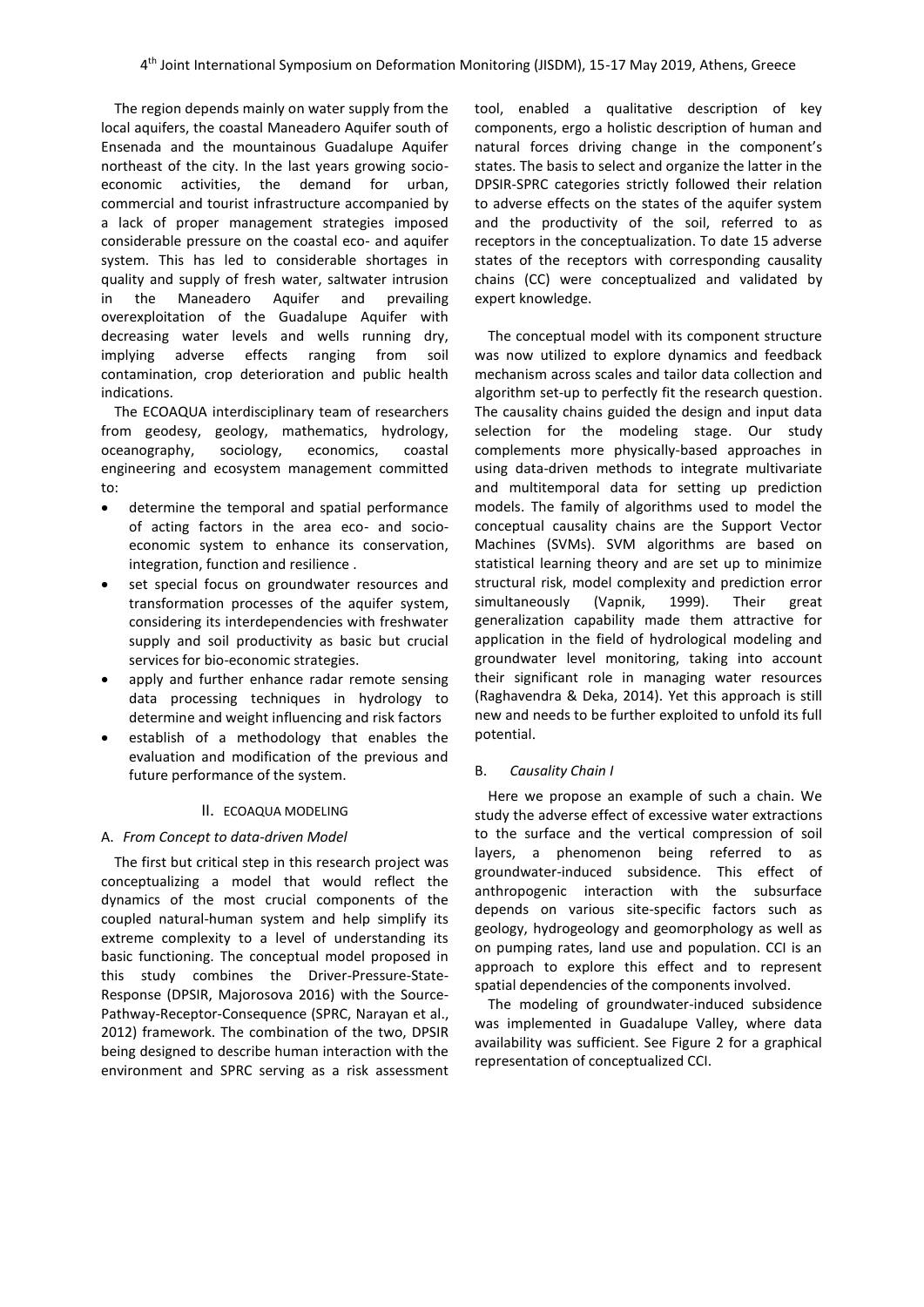

**Figure 2** Graphical representation of CCI in the DPSIR- SPRC model. (Carmona & Schottmüller, 2018)

# III. CASE STUDY GUADALUPE VALLEY

The Guadalupe Valley is part of the Guadalupe river basin (2380 km²). It is located 38 km NE of the city of Ensenada and covers an area of 333 km². It is formed by a late quaternary basin with even topography and elevations ranging from 280 to 390 meters above sea level. It is surrounded by the Sierra Juarez mountain range (Gastil et al., 1975).

The ephemeral Guadalupe river originates in the Ojos Negros Valley, then flowing west into the Guadalupe Valley. The riverbed traverses the valley and is water bearing during the rainy season from November through March. The alluvial sediment layers produced by this river, consists of gravel, sand, silt and clays in minor proportion.



**Figure 3:** Guadalupe Valley with Guadalupe Aquifer, wells (blue) and lithological drill holes (brown) used in this study.

Guadalupe aquifer constitutes as one of the most important aquifers in the region. Sediment depth of this unconfined aquifer reaches from more than 300 m in the northeast of the valley to 14 m in the southwest (Campos-Gaytan et al., 2014) and extends 79 km². The climate in this area is characterized by large seasonal and annual temperature and precipitation variability with general intense rainfall events and persistent dry periods. Mean annual precipitation averages to 280 mm, mean monthly temperatures range from 0.6°C in winter to 30°C in summer. Groundwater recharge of the catchment area is calculated to reach an annual average of  $26.4 \, \text{Mm}^3$ . Since precipitation in the area is deficient to meet crop water requirements, irrigation has become essential in the basin. An estimate of 26.2  $\text{Mm}^3$  of groundwater are used for irrigation and local infrastructure and additional 12.4  $\text{Mm}^3$  of water is extracted to supply the city of Ensenada, resulting in an annual deficit of 12.2 Mm³(CONAGUA, 2017).

### A. *Input data for CCI-SVM regression*

In order to quantify the relation of subsidence to water extractions in the study area, tangible proxies were selected to be fed into the database. Utilizing radar remote sensing data to hydrologic studies promises a monitoring strategy that allows area wide observations in good temporal resolution.

This initial target and feature selection was guided by conceptual knowledge captured in CCI. See table 1 for a summary.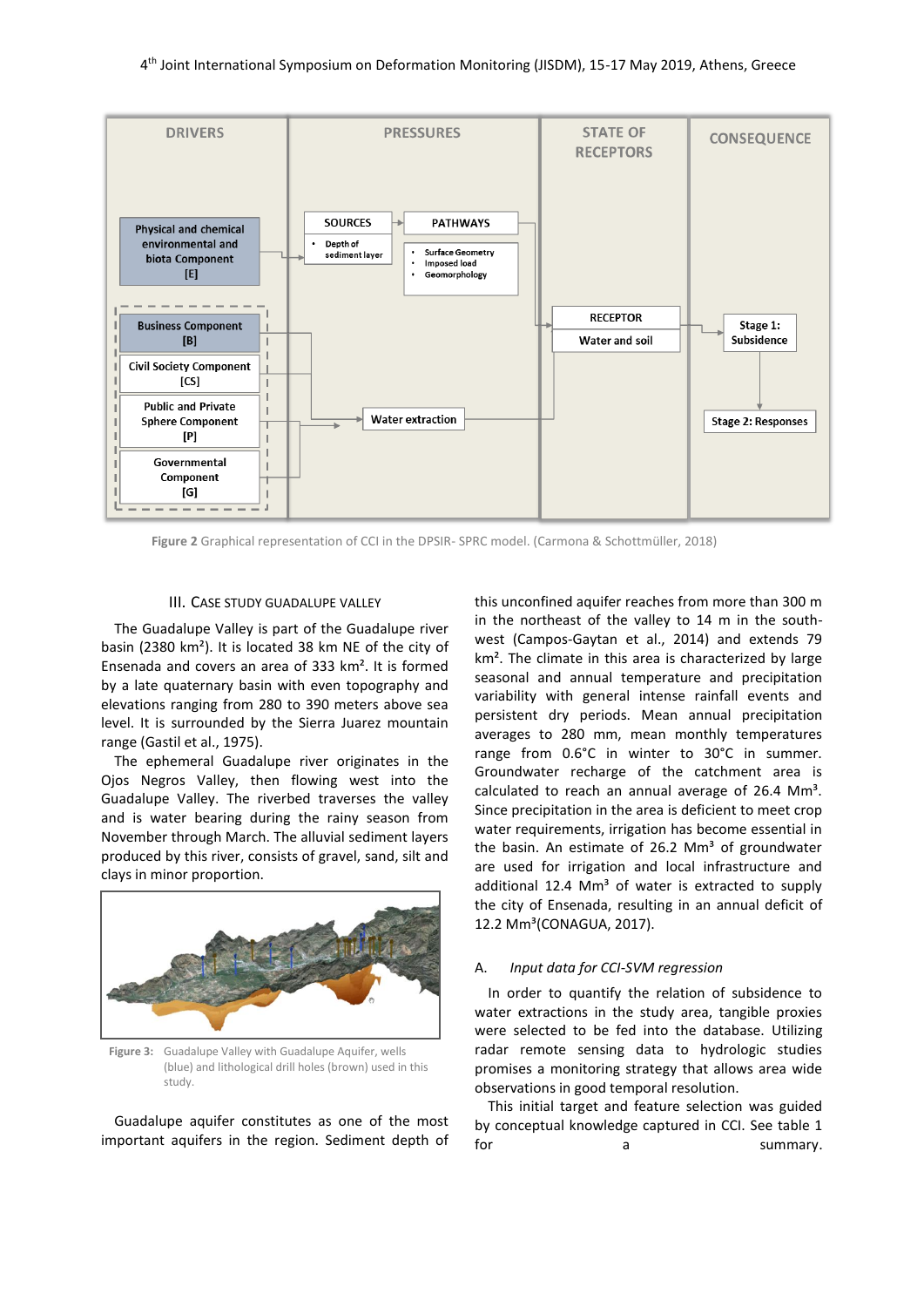4 th Joint International Symposium on Deformation Monitoring (JISDM), 15-17 May 2019, Athens, Greece

| Input Data/Features           |                                                                   |                                                 |                                      |
|-------------------------------|-------------------------------------------------------------------|-------------------------------------------------|--------------------------------------|
| Features (Proxies)            | Source                                                            | Description                                     | Proxy for model variable             |
| Elevation                     | SRTM-DEM TandemX                                                  | Terrain heigth in meters above sea level (masl) | Surface geometry                     |
| Slope                         | SRTM-DFM derived                                                  |                                                 | Surface geometry                     |
| Aspect                        | SRTM-DEM derived                                                  | Orientation of slope w ith respect to direction | Surface geometry                     |
| Distance dist(w I, w ell)     | COTAS PNE ABR-2017                                                | Dependent on spatial Resolution of the Label    | Superimposed load, w ater extraction |
| Distance dist(w I, river)     | Optical Data   Sentinel 2                                         | Dependent on spatial Resolution of the Label    | Porosity                             |
| Depth of sediment layer       | Geological Map 1 : 50 000, 11 drill<br>logs, Geoelectrical survey | Depth in meters below top ground surface        | Infiltration capacity                |
| <b>Output Variable/Target</b> |                                                                   |                                                 |                                      |
| <b>InSAR</b> velocites        | Sentinel 1                                                        | Annual vertical velocity                        | subsidence                           |

**Table 1** Description of initial training data for the SVM – modeling of Causality Chain I



**Figure 4 A** Study area, Sentinel-1A subswaths in red and blue and the extracted areas for advanced processing within one subswath in green (SBAS) and grey (PSI).

 **B** Results from SBAS and PSI for Guadalupe Valley from October 2014 until June 2017.

# B. *InSAR – derived vertical velocity*

The radar data to derive vertical velocities was captured by the Sentinel-1A satellite. The Guadalupe Valley is represented in descending track 173 and contains 47 partially overlapping acquisitions from October 2014 to June 2017, see figure 4.

To derive time-dependent deformation velocities two multi-temporal approaches, the Persistent Scatterer Interferometry (PSI) $1$  and the Small Baseline Subset (SBAS)  $2$  algorithm were adopted to process the



**Figure 5** Connection graphs for PSI and SBAS processing.

data. This dual approach is justified by the characteristics of the study area. The SBAS technique leads to stable results especially in rural areas, whereas PSI performs best in areas with temporally coherent point targets such on houses and infrastructures.

Figure 5 depicts the spatio-temporal connections between the radar scenes for the PSI and the SBAS processing. Whereas for PSI processing one master scene is chosen to produce interferograms (left) with the remaining scenes (slaves), the SBAS technique utilizes different master and slave scenes, chosen according to a maximum difference in data of acquisition. A total of 270 interferograms entered the respective processing routines. In Figure 4B the joined solution from the preliminary results of the InSAR processing are illustrated.

Figure 4A depicts the study area and the available InSAR subswath ensemble. In this first processing approach three independent solutions with velocity information were generated. In the eastern part spatial overlap of the solutions is attributed to the different processing techniques, whereas in the

l  $<sup>1</sup>$  developed by Ferretti et al. (2001)</sup>

<sup>2</sup> developed by Berardino et al., (2002)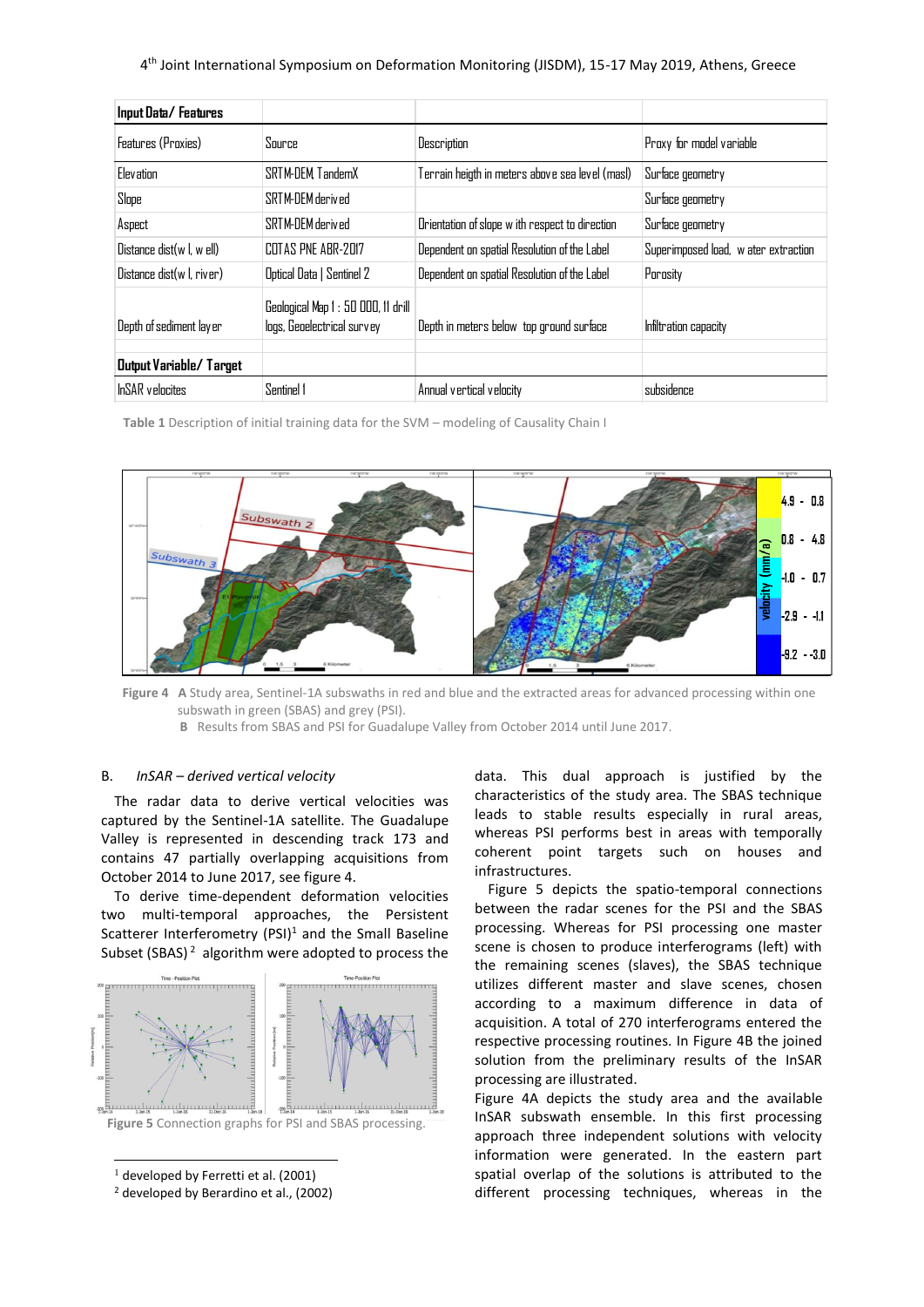western part around El Porvenir it was produced by the overlap of Subswath 2 and 3.

Out of the 9 836 pixels with two different velocity values, the one with higher coherence was chosen to enter the final data set. After outlier removal a total of 76 476 values for the target variable in the first SVM causality chain where prepared.

# IV. MACHINE LEARNING-MODEL AND PRELIMINARY RESULTS

# A. <sup>ε</sup>*–Support Vector Regression and hyper-parameters*

The specific machine learning algorithm used in this study is the ε-Support Vector Regression (ε-SVR). Here we provide only basic ideas behind ε-SVR and relevant model parameters for implementation. For comprehensive information on statistical learning theory and SVMs please refer to Vapnik (1999), Smola & Schölkopf (2004) and Burges (1998).



Given a set  $(x_1, y_1), ..., (x_n, y_n) \in (X \times \mathbb{R})$  of observations, the aim of ε-SVR is to find a function f, such that  $f(x_i)$  deviates  $\varepsilon$  at most from the observed target  $y_i$  for all training examples and is at the same time as flat as possible to reduce model complexity. To allow for some errors greater than ε, additional slack variables ξ, ξ\* measuring the deviations greater than  $ε$ are introduced. The slack variables represent additional constrains to the system output with their impact being regularized by the cost parameter C.

The  $\epsilon$  – SVR optimization task is not dependent on the dimensionality of the feature space, but only on dot product of the data in it. When trying to reveal nonlinear relationships with more complex functions, we can use the so-called kernel trick. Employing this trick means performing linear regression in a space of higher dimension, using the kernel to transform the dot product of our data in that space. In this study we used the Gaussian kernel k to perform the mapping. It is given by

$$
k(x, y) = exp(-\gamma \parallel x - y \parallel^2)
$$
 (1).

It is well known that SVM model complexity and hence generalization performance highly depends on choice of the model and the kernel parameters ε, C and γ (see for example Vapnik, 1999). A general description of their influence is:

- $\epsilon$  defines the width of the insensitive zone and therefore affects the number of support vectors used to construct the regression function.
- **C** controls the trade-off between flatness and the degree to which deviations greater than ε are tolerated.
- **γ** is the inverse of the standard deviation of the Gaussian kernel. It defines the influence of a single training example on the construction of the decision boundary, ergo the choice of support vectors in the training set.

#### B. *Spatial Autocorrelation*

Spatial autocorrelation of training data poses a severe violation of the model assumptions on the independence and identical distribution of the



**Figure 8** Example spatial partitions in Guadalupe Valley.

observations. This can affect prediction accuracy substantially and lead to overoptimistic prediction results (Brenning, 2005).

Spatial autocorrelation occurs, because points geographically close to each other are in general more similar than those further away. Therefore a partition strategy that splits the data into spatially disjoint train and test subsets was implemented into model building and prediction. Here we utilized the distance-based spatial partitioning as implemented in R, using the observations' coordinates in a *k*-means clustering.

#### C. *Feature Selection and Tuning*

In this study a stepped optimization of the input feature subset and the optimal performing hyperparameters was utilized, taking into account the interdependency of the latter. The first step incorporated fast and effective hyper- parameter selection directly from the training data as proposed by Cherkassky & Ma (2002). The width of the ε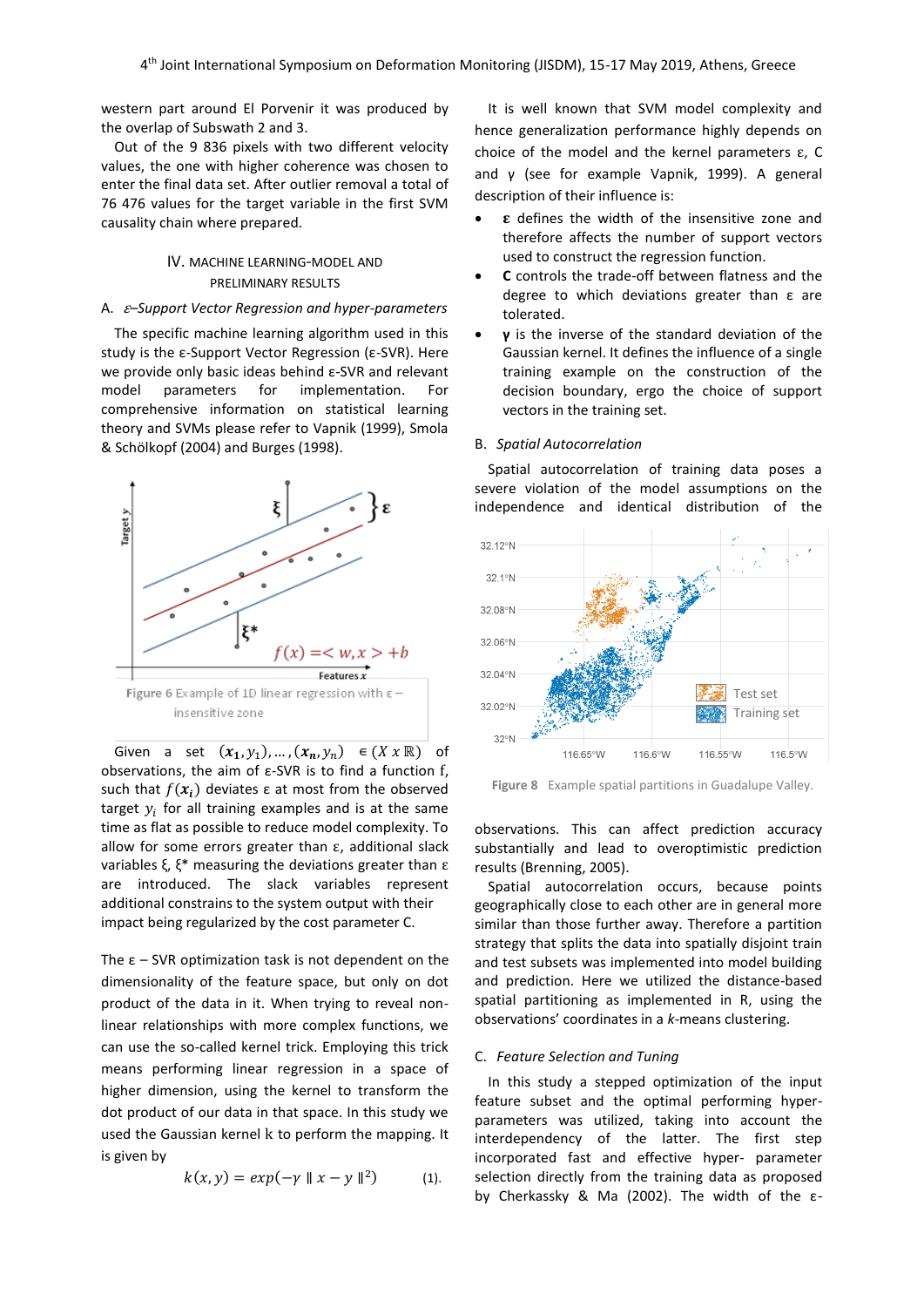insensitive zone was chosen with respect to expected noise in the radar velocities. Then feature selection was carried out with different filter and wrapper methods, its performance evaluated and validated on the specific SVR model. Whereas all filter methods indicated the slope variable to be redundant, the computational expensive wrapper method Sequential Backward Selection (SBS) repeatedly removed all geometric input features, namely elevation, slope and aspect to substantially decrease the risk over-fitting. On the SBS- optimized feature subset the last optimization step was to fine tune hyper-parameters on the reduced feature with a 5-fold spatial crossvalidated random search.

### V. RESULTS

# A. *Structure of CCI steady state SVM- model*

| Spatial modeling task:                           | Regression task with target<br>velocity and 6 features |  |  |
|--------------------------------------------------|--------------------------------------------------------|--|--|
|                                                  |                                                        |  |  |
| Learner algorithm:                               | $\epsilon$ - SVR with Gaussian kernel                  |  |  |
| Hyper-parameters:                                | $\epsilon$ , C, $\nu$                                  |  |  |
| Performance measure:                             | <b>RMSF</b>                                            |  |  |
| Performance level for stepwise spatial tuning of |                                                        |  |  |
| hyper-parameters and input feature set:          |                                                        |  |  |
|                                                  | 5-fold cross-validation with                           |  |  |

5 repetitions

### B. *Final model and results*

The final prediction model run for the target *vertical velocity* with 3 input features {*dist\_well, dist\_river, sediment depth}* and hyper-parameter set (ε, C, γ)

=(2, 5, 0.005) resulted in deviations between observed and predicted in the order of 2.92mm root mean squared error (RMSE). This gap can be regarded as rather large with respect to the observed target. To diagnose on causes for those deviations, we utilize the learning curve.



**Figure 8** Learning curve of the ε – SVR with optimal input feature set and hyper-parameters.

This curve gives fast and valuable insight into the generalization performance of the learned relationship of target and features. It displays the relation between the number of training examples and the error scores on the training and validation set. Thereby it helps diagnosing bias and variance to reduce errors in the algorithms set-up. From Figure 8 we can derive that the learner performance reaches stability for a training set size of about 45000. The curve displays a good fit to the data, still its peaky progression indicates that train and test set splits need to be harmonized in terms of statistical properties. Finally we observe that generalization performance is most likely to suffer from the small set of input features with explanatory variables missing.

### VI. CONCLUSION

The conceptualization in the DPSIR-SPRC framework constitutes a theoretically sound basis for the combination of multiple layers of data in the modeling stage. This was of particular importance in the case of those layers that are either not considered, or modeled as external factors in numerical or analytical physically - based models. Especially the role of human activities in the hydrologic cycle with its many facets is an instance of such data.

After a number of repetitive tuning steps to increase model performance, it became clear that the data set itself introduced a great part of the deficiency. To a certain extent this was expected since proxies for CCI model variables were poorly available at the time when data acquisition for this study was completed. This has now changed, especially for the target variable. An enhanced velocity time-series processing has meanwhile been completed, utilizing Sentinel 1 data from 2014 until February 2019. Taking the special characteristics of the study area into account, a coherent, geology oriented solution was generated by a consistent SBAS-processing. The feature with highest influence on the target, the distance to wells being proxy for water extractions, will be replaced by actual observations of water levels from piezometers. Those changes will supposedly lead to a great impact on the generalization performance of the regression model.

#### ACKNOWLEDGEMENTS

This research is funded by the Federal Ministry of Education and Research (BMBF) with Research Grant ID 01DN16035. The Sentinel-1 and -2 data are provided by Open Access Copernicus, European Space Agency (ESA).

#### References

- Berardino, P., G. F., Lanari, R., & Sansosti, E. (2002). A new algorithm for surface deformation monitoring based on Small Baseline differential SAR Interferometry. IEEE Trans. Geosc. Rem. Sens, Vol. 40, No. 11.
- Brenning, A. (2005). Spatial prediction models for landslide hazards: review, comparison and evaluation. Natural Hazards and Earth System Sciences, 5, 853-862.
- Burges, C. J. (1998). A Tutorial on Support Vector Machines for Pattern Recognition. Data Mining and Knowledge Discovery, 2, 121-167.
- Campos-Gaytan, J. R., Kretzschmar, T., & Herrera-Oliva, C. S. (2014). Future groundwater extraction scenarios for an aquifer in a semiarid environment: case study of Guadalupe Valley Aquifer, Baja California, Northwest